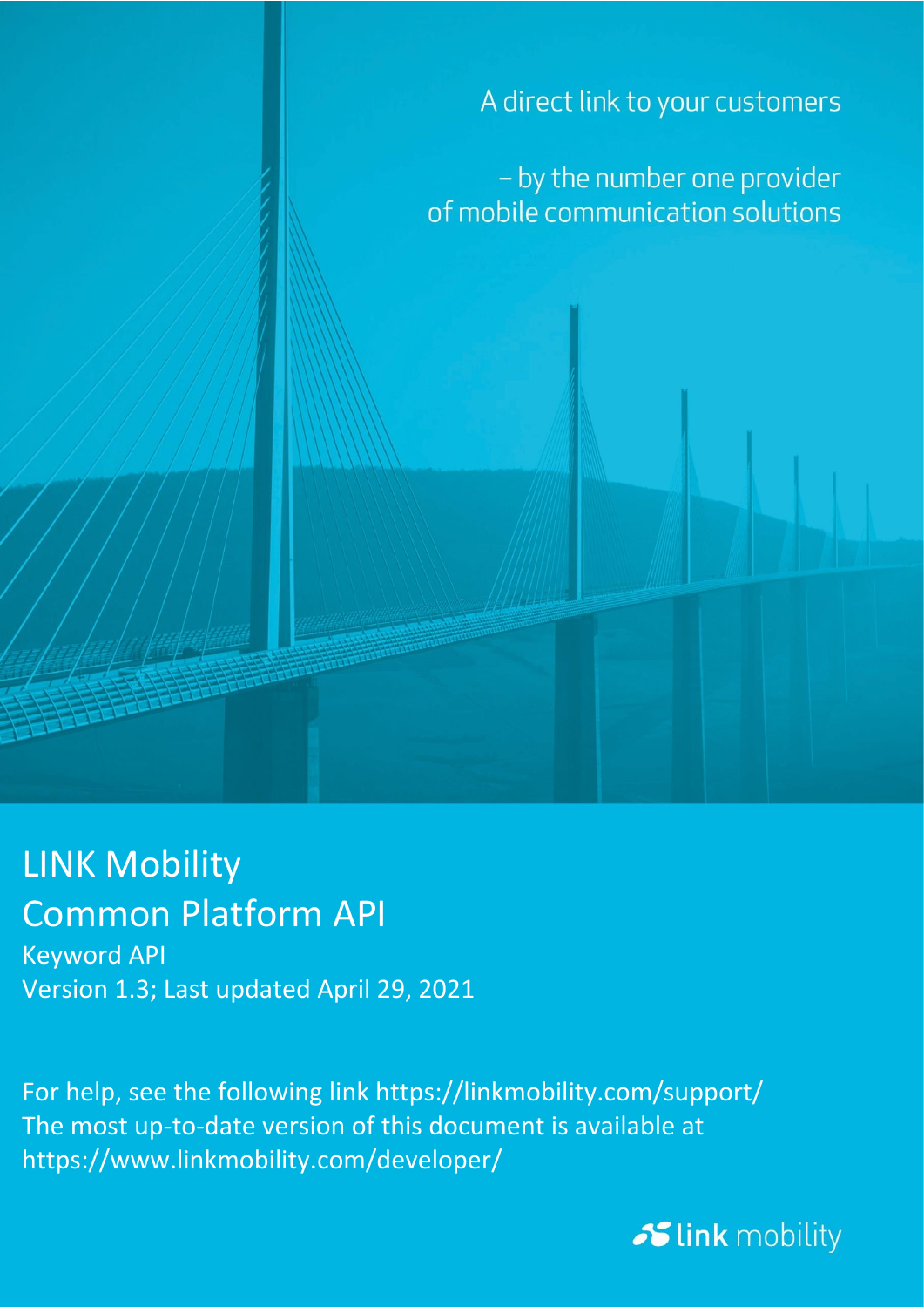### Contents

## <span id="page-1-0"></span>Before you begin

To use this API, you will need username, password, a number, platformId and platformPartnerId. These will be provided to you by support. If necessary, make an opening in your firewall so that common can connect to your system. The list of addresses for common will be find in the appendix.

#### <span id="page-1-1"></span>**Base URL:s**

You will get one of these URL:s assigned to you when your account is created:

https://wsx.sp247.net/morouter https://n-eu.linkmobility.io/morouter https://c-eu.linkmobility.io/morouter https://s-eu.linkmobility.io/morouter https://no.linkmobility.io/morouter https://deb.linkmobility.io/morouter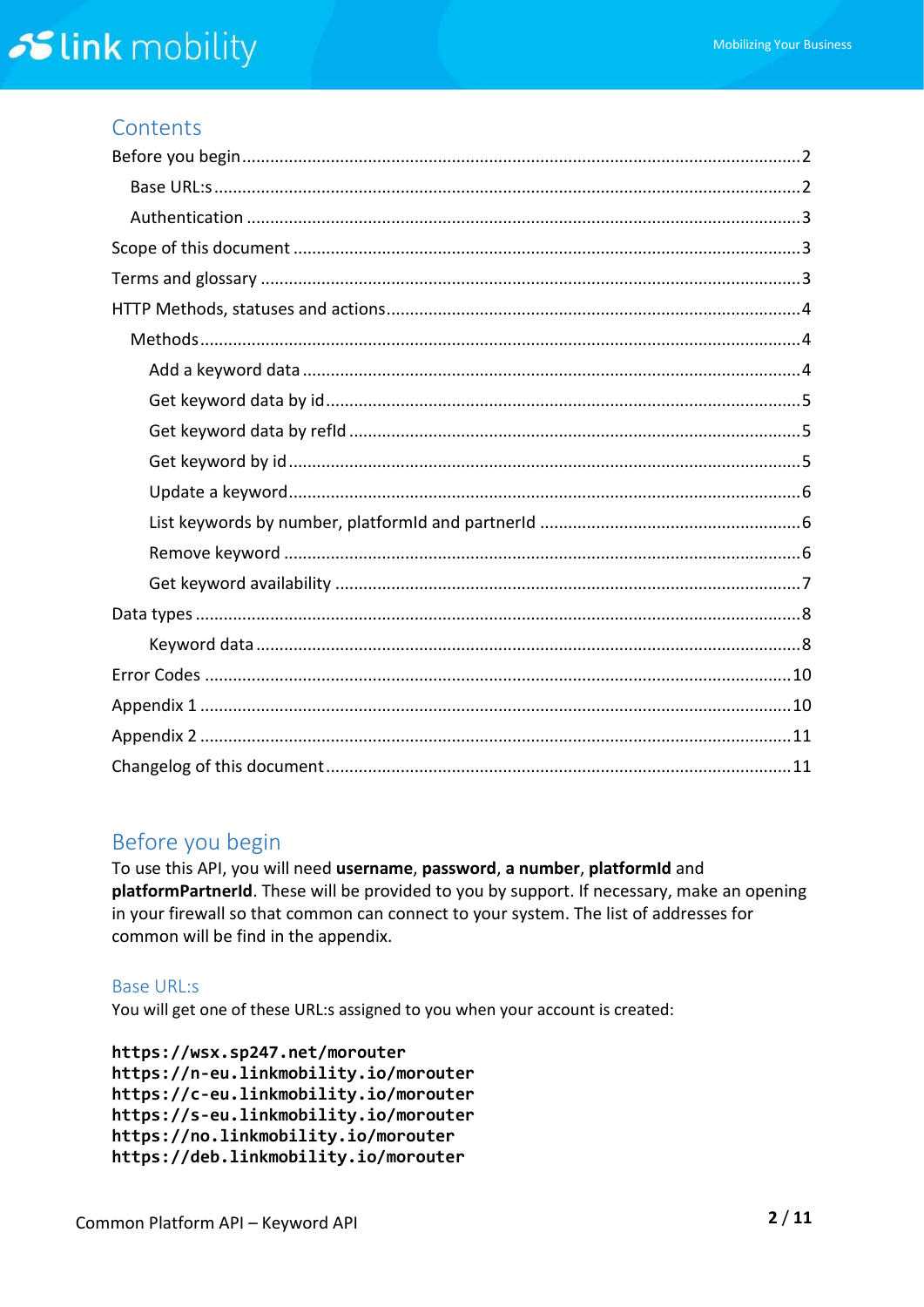#### <span id="page-2-0"></span>Authentication

Authenticate in the HTTP request using Basic Authentication with the username and password provided by Support.

#### <span id="page-2-1"></span>Scope of this document

This document will describe in detail the methods within the API for creating, retrieving, updating and deleting keywords towards the Common API.

### <span id="page-2-2"></span>Terms and glossary

#### *Keyword*

The keyword is simply a word mapped with certain conditions to be received and then forwarded to a certain getaway, depending of how its keyword data looks like. The keywords in the system has the following constrains:

- Keywords may not have overlapping time
- Keyword type is only a match type and doesn't allow different types at the same time. Example: Keyword COOKIE may not be registered as EQUALS and STARTS WITH at the same time.
- Flag shared may not be modified. Keyword must be removed and created again to support shared.
- Shared keywords may not be created on top of an existing non-shared keyword
- Sentences that has same first word must have the same owner. This rule may be overridden by an administrator, see Override rules.
- The shortest keyword may be 3 characters. This rule may be overridden by an administrator, see Override rules.
- All UTF-8 characters are allowed, but code points in the interval 0x00-0x1F (invisible control characters) and 0xA0 (non-breaking space) will be replaced with space. Multiple spaces in a row will be reduced to one. Space before or after visible characters will be removed.

#### *Gate*

A Gate, or gateway, is an endpoint used to deliver MO, MT DLR, Address lookup and URL shortener callbacks, as well as the asynchronous callbacks from other services, that are described in their respective documents.

#### *Number*

A number in the API context, is a string that is either a Msisdn like +46123456789 or a short code. The short code's format is based on a two-letter prefix (ISO-3166-1 alpha-2) followed by a number (e.g SE-1234, DK-3456, FI-4567).

#### *ErrorResponse*

A json object that contains an error code, a description and its translation.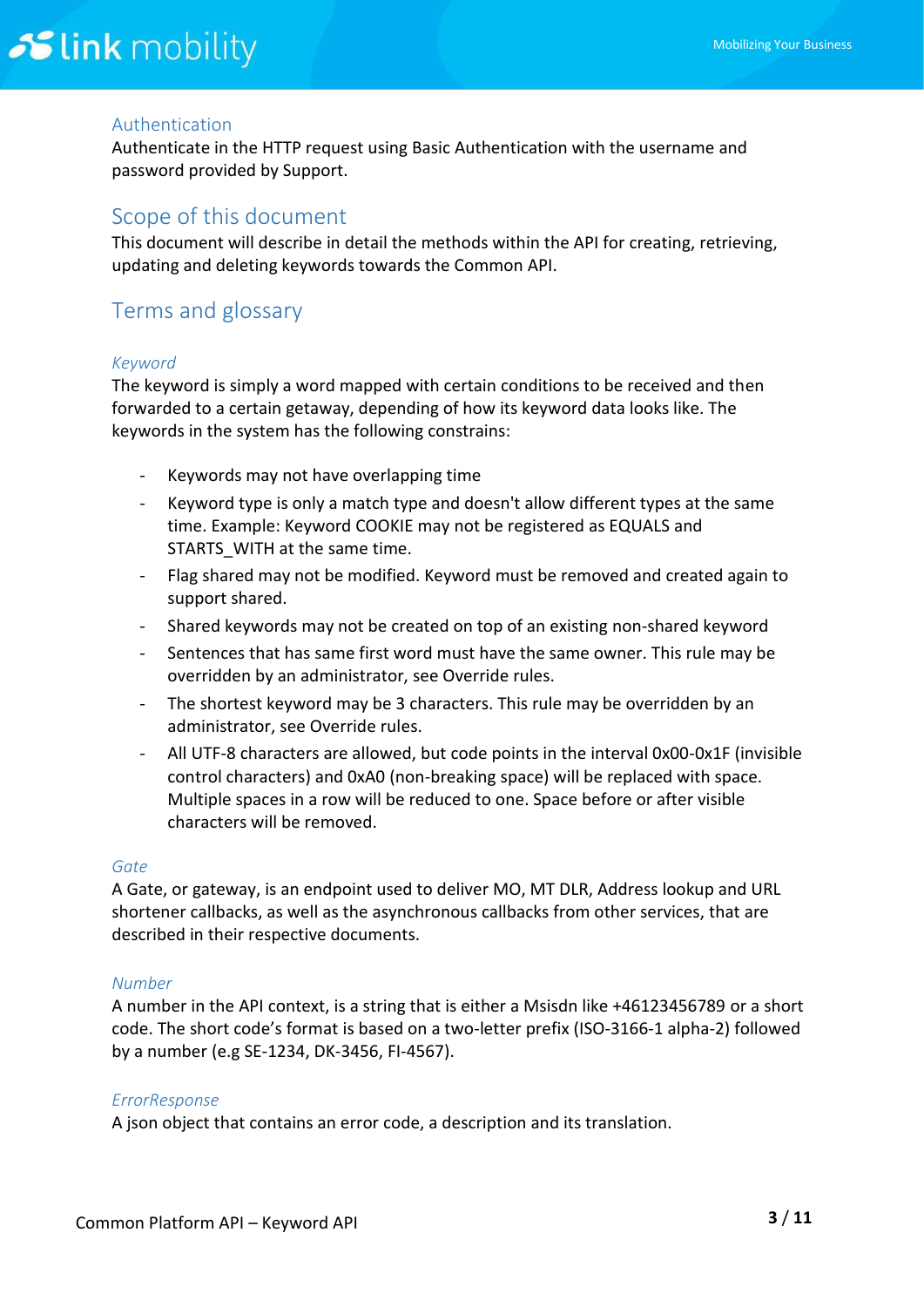#### *MoMessage*

Or MO (Mobile Originated). Refers to any SMS message which is sent from a mobile phone. (The message's origin, or beginning, is at the phone).

| <b>HTTP</b><br>method | No resource                                                                                              | <b>Resource exist</b>                                | No access to<br>resource                                                                     | <b>Invalid Request</b>                     |
|-----------------------|----------------------------------------------------------------------------------------------------------|------------------------------------------------------|----------------------------------------------------------------------------------------------|--------------------------------------------|
| <b>GET</b>            | 404 (Not found)<br>Return:<br>ErrorResponse                                                              | 200 (OK)<br><b>Return: Correct</b><br>Resource       | 403 (Forbidden)<br>401 (Unauthorized) if<br>the login is invalid<br>Return:<br>ErrorResponse | 400 (Bad Request)<br>Return: ErrorResponse |
| <b>POST</b>           | 201 (Created)<br><b>Return http</b><br>header: location:<br>{resource location}<br>Return: empty<br>body | 409 (Conflict)<br>Return:<br>ErrorResponse           | 403 (Forbidden)<br>401 (Unauthorized) if<br>the login is invalid<br>Return:<br>ErrorResponse | 400 (Bad Request)<br>Return: ErrorResponse |
| PUT                   | 404 (Not found)<br>Return:<br>ErrorResponse                                                              | 204 (OK - No<br>content)<br>Return:<br>ErrorResponse | 403 (Forbidden)<br>401 (Unauthorized) if<br>the login is invalid<br>Return:<br>ErrorResponse | 400 (Bad Request)<br>Return: ErrorResponse |
| <b>DELETE</b>         | 404 (Not found)<br>Return:<br>ErrorResponse                                                              | 204 (OK - No<br>content)<br>Return:<br>ErrorResponse | 403 (Forbidden)<br>401 (Unauthorized) if<br>the login is invalid<br>Return:<br>ErrorResponse | 400 (Bad Request)<br>Return: ErrorResponse |

#### <span id="page-3-0"></span>HTTP Methods, statuses and actions

#### <span id="page-3-1"></span>Methods

#### <span id="page-3-2"></span>Add a keyword data

Adds a keyword data to the storage by posting a keyword object.

| <b>HTTP Method</b> | <b>POST</b>              |                                                |
|--------------------|--------------------------|------------------------------------------------|
| URI                | /number/{number}/keyword |                                                |
| Path params        | number                   | The number that the keyword will be routed to. |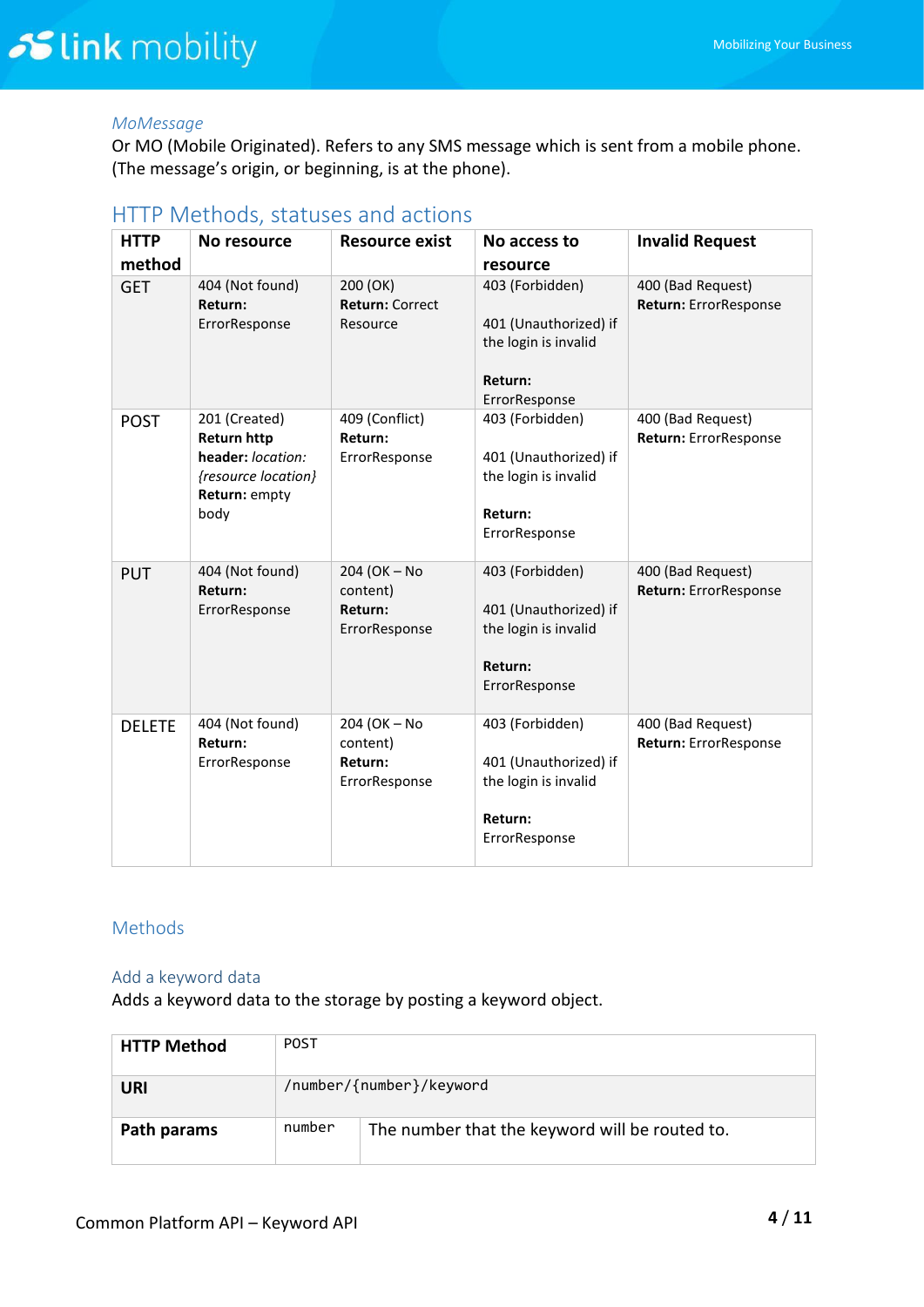| Consumable<br><b>Resource</b> | A keyword data object without the Id. |                                                                    |
|-------------------------------|---------------------------------------|--------------------------------------------------------------------|
| Response http<br>headers      | location                              | Contains the URI to use to retrieve the recently added<br>keyword. |

#### <span id="page-4-0"></span>Get keyword data by id

Retrieves a keyword by its Id.

| <b>HTTP Method</b> | <b>GET</b>                                                                     |                                             |  |
|--------------------|--------------------------------------------------------------------------------|---------------------------------------------|--|
| <b>URI</b>         | /number/{number}/keyword/platform/{platformId}/partner/<br>{partnerId}/id/{id} |                                             |  |
| Path params        | number                                                                         | The number that the keywords are routed to. |  |
|                    | platformId                                                                     | The Id of the platform                      |  |
|                    | partnerId                                                                      | The Id of the partnerId                     |  |
|                    | id                                                                             | The Id of the Keyword                       |  |

#### <span id="page-4-1"></span>Get keyword data by refId

Retrieves a keyword by its refId.

| <b>HTTP Method</b> | <b>GET</b>                                                                           |                                             |  |
|--------------------|--------------------------------------------------------------------------------------|---------------------------------------------|--|
| URI                | /number/{number}/keyword/platform/{platformId}/partner/<br>{partnerId}/refid/{refid} |                                             |  |
| Path params        | number                                                                               | The number that the keywords are routed to. |  |
|                    | platformId                                                                           | The Id of the platform                      |  |
|                    | partnerId                                                                            | The Id of the partnerId                     |  |
|                    | refid                                                                                | The refid of the Keyword                    |  |

#### <span id="page-4-2"></span>Get keyword by id

Retrieves a keyword by its Id.

| <b>HTTP Method</b> | GET                                                                            |
|--------------------|--------------------------------------------------------------------------------|
| <b>URI</b>         | /number/{number}/keyword/platform/{platformId}/partner/<br>${partnerId}/id/id$ |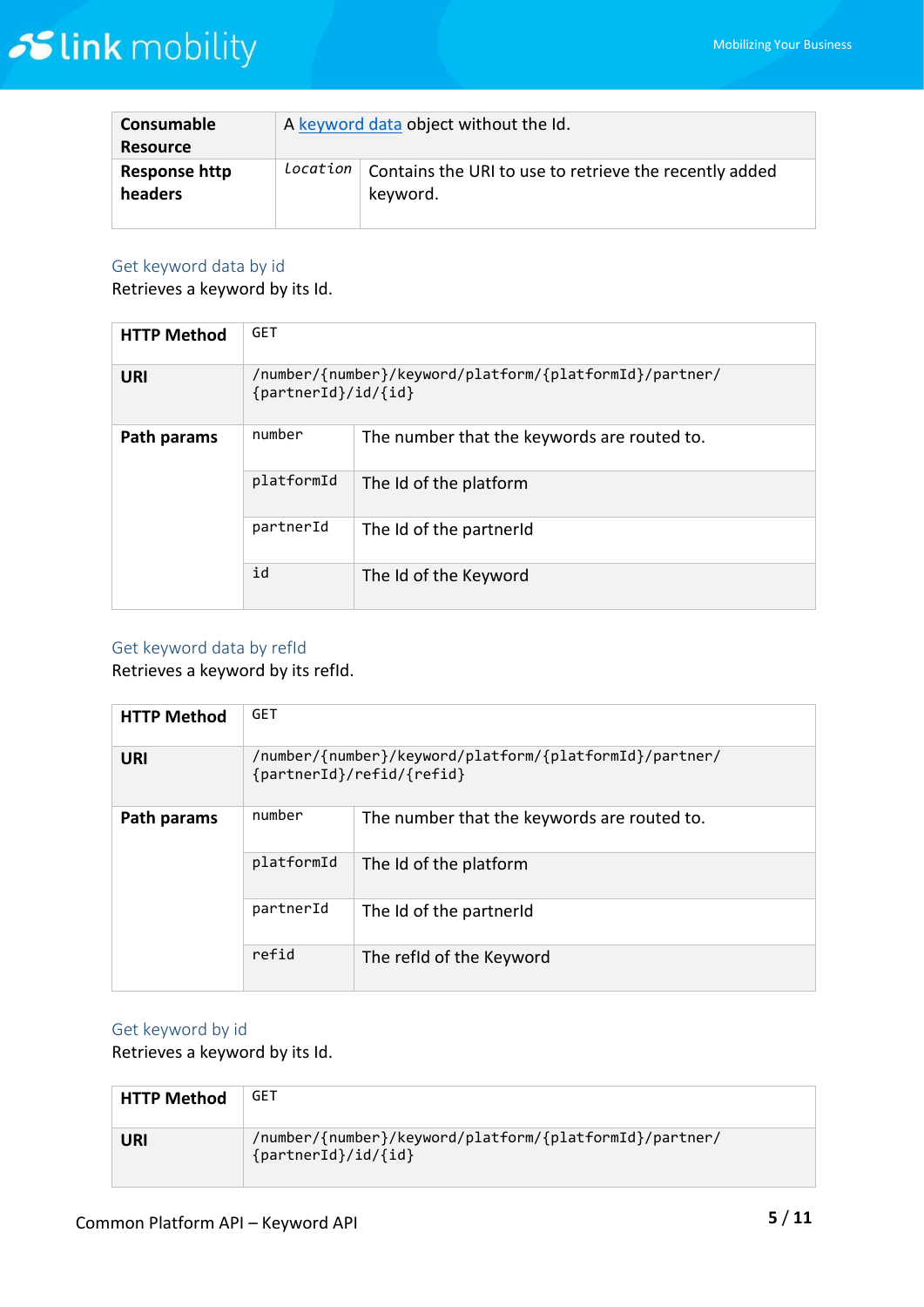| Path params | number     | The number that the keywords are routed to. |
|-------------|------------|---------------------------------------------|
|             | platformId | The Id of the platform                      |
|             | partnerId  | The Id of the partnerId                     |
|             | id         | The Id of the Keyword                       |

#### <span id="page-5-0"></span>Update a keyword

Update a keyword to the storage by putting a keyword object.

| <b>HTTP Method</b>            | <b>PUT</b>                                                                     |                                                |  |
|-------------------------------|--------------------------------------------------------------------------------|------------------------------------------------|--|
| URI                           | /number/{number}/keyword/platform/{platformId}/partner/<br>{partnerId}/id/{id} |                                                |  |
| Path params                   | number                                                                         | The number that the keyword will be routed to. |  |
|                               | platformId                                                                     | The Id of the platform                         |  |
|                               | partnerId                                                                      | The Id of the partnerId                        |  |
|                               | id                                                                             | The Id of the Keyword                          |  |
| Consumable<br><b>Resource</b> | A keyword data object without the Id.                                          |                                                |  |

#### <span id="page-5-1"></span>List keywords by number, platformId and partnerId

Gets a list of keywords that are mapped within a certain number and that has a certain platformId and a certain partnerId.

| <b>HTTP</b>    | <b>GET</b>                                                         |                                             |  |
|----------------|--------------------------------------------------------------------|---------------------------------------------|--|
| <b>Method</b>  |                                                                    |                                             |  |
| URI            | /number/{number}/keyword/platform/{platformId}/partner/{partnerId} |                                             |  |
| Path<br>params | number                                                             | The number that the keywords are routed to. |  |
|                | platformId                                                         | The Id of the platform                      |  |
|                | partnerId                                                          | The Id of the partnerId                     |  |

#### <span id="page-5-2"></span>Remove keyword

Deletes a keyword from the storage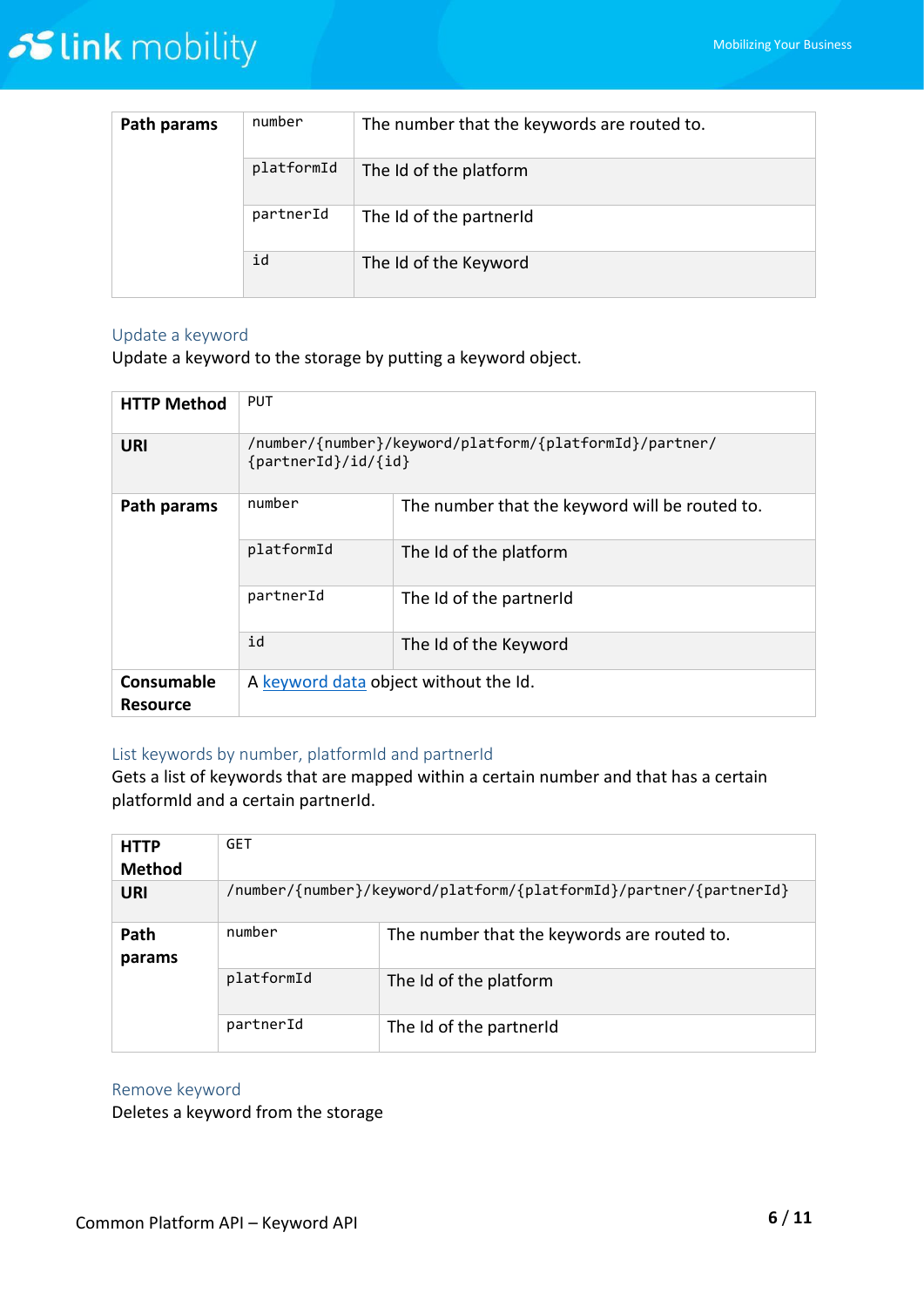| <b>HTTP Method</b> | <b>DELETE</b>                                                                  |                                             |  |
|--------------------|--------------------------------------------------------------------------------|---------------------------------------------|--|
| <b>URI</b>         | /number/{number}/keyword/platform/{platformId}/partner/<br>{partnerId}/id/{id} |                                             |  |
| Path params        | number                                                                         | The number that the keywords are routed to. |  |
|                    | platformId                                                                     | The Id of the platform                      |  |
|                    | partnerId                                                                      | The Id of the partnerId                     |  |
|                    | id                                                                             | The Id of the Keyword                       |  |

#### <span id="page-6-0"></span>Get keyword availability

Verify if a certain keyword is available or not.

| <b>HTTP Method</b>                  | <b>GET</b>                                                                        |                                                                                                                                                                                               |  |
|-------------------------------------|-----------------------------------------------------------------------------------|-----------------------------------------------------------------------------------------------------------------------------------------------------------------------------------------------|--|
| <b>URI</b>                          | /number/{number}/keyword/platform/{platformId}/partner/<br>{partnerId}/getKeyword |                                                                                                                                                                                               |  |
| Path params                         | number                                                                            | The number that the keywords are routed to.                                                                                                                                                   |  |
|                                     | platformId                                                                        | The Id of the platform                                                                                                                                                                        |  |
|                                     | partnerId                                                                         | The Id of the partnerId                                                                                                                                                                       |  |
|                                     | id                                                                                | The Id of the Keyword                                                                                                                                                                         |  |
| <b>Query params</b>                 | keyword                                                                           | The keyword string to be checked                                                                                                                                                              |  |
|                                     | start                                                                             | Time when the keyword will be active. The value should<br>be a String that contains a date which is formatted to<br>RFC3339. e.g. 2010-03-30T12:59:40+02:00 or2010-03-<br>30T10:59:40Z (UTC)  |  |
|                                     | end                                                                               | Time when the keyword will be inactive. The value<br>should be a String that contains a date which is<br>formatted to RFC3339. e.g. 2010-03-30T12:59:40+02:00<br>or2010-03-30T10:59:40Z (UTC) |  |
| <b>Expected</b><br><b>Responses</b> | <b>HTTP 204</b><br>(empty body)                                                   | If the keyword is available                                                                                                                                                                   |  |
|                                     | <b>HTTP 409</b><br>(empty body)                                                   | If the keyword is not available                                                                                                                                                               |  |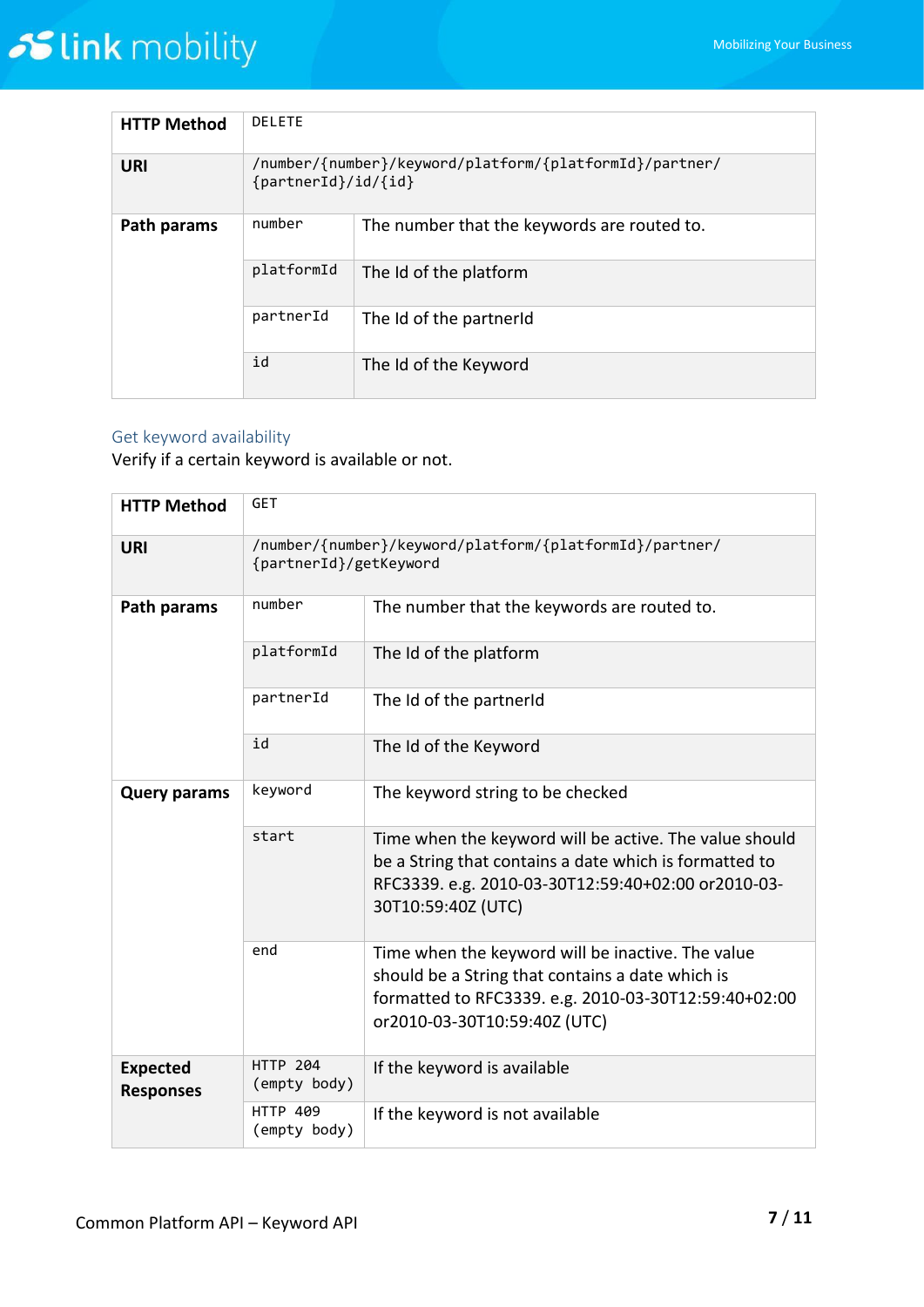## <span id="page-7-0"></span>Data types

#### <span id="page-7-1"></span>Keyword data

The keyword data describes the mapping of a certain keyword.

| Parameter   | Data type              | <b>Description</b>                                                                                                              |  |  |
|-------------|------------------------|---------------------------------------------------------------------------------------------------------------------------------|--|--|
| id          | <b>String</b>          | [AUTOGENERATED] The unique id for the<br>keyword. This is generated when the keyword<br>is created.                             |  |  |
| refid       | <b>String</b>          | [OPTIONAL] Id supplied by the client.                                                                                           |  |  |
| type        | <b>String Constant</b> | This should be KEYWORD_ROUTE.                                                                                                   |  |  |
| keyword     | <b>String</b>          | [OPTIONAL*] The keyword string itself.                                                                                          |  |  |
|             |                        | *Only if the keywordType is DEFAULT. Mandatory otherwise.                                                                       |  |  |
| gatelds     | List <string></string> | The gateld that will receive the MoMessage.                                                                                     |  |  |
| keywordType | <b>String Constant</b> | Only the following constants can be used:                                                                                       |  |  |
|             |                        | <b>EQUALS:</b> It means that the incoming                                                                                       |  |  |
|             |                        | MoMessage must contain exactly the keyword<br>string declared in this keyword data.                                             |  |  |
|             |                        | <b>STARTS_WITH: It means that the content of</b><br>the MoMessage must begin with the keyword<br>declared in this keyword data. |  |  |
|             |                        | FIRST_WORD: It means that the MoMessage<br>must have exclusively the keyword as a first<br>word in the content.                 |  |  |
|             |                        | <b>DEFAULT:</b> It means that any content within the<br>MoMessage will be received.                                             |  |  |
| active      | <b>Boolean</b>         | [DEFAULT VALUE: true] true if active<br>otherwise false which indicates inactive.                                               |  |  |
| number      | NumberString           | Either a shortCode or a longnumber formatted<br>as a MSISDN                                                                     |  |  |
| start       | Date                   | [OPTIONAL] The time when the keyword<br>should start to be active                                                               |  |  |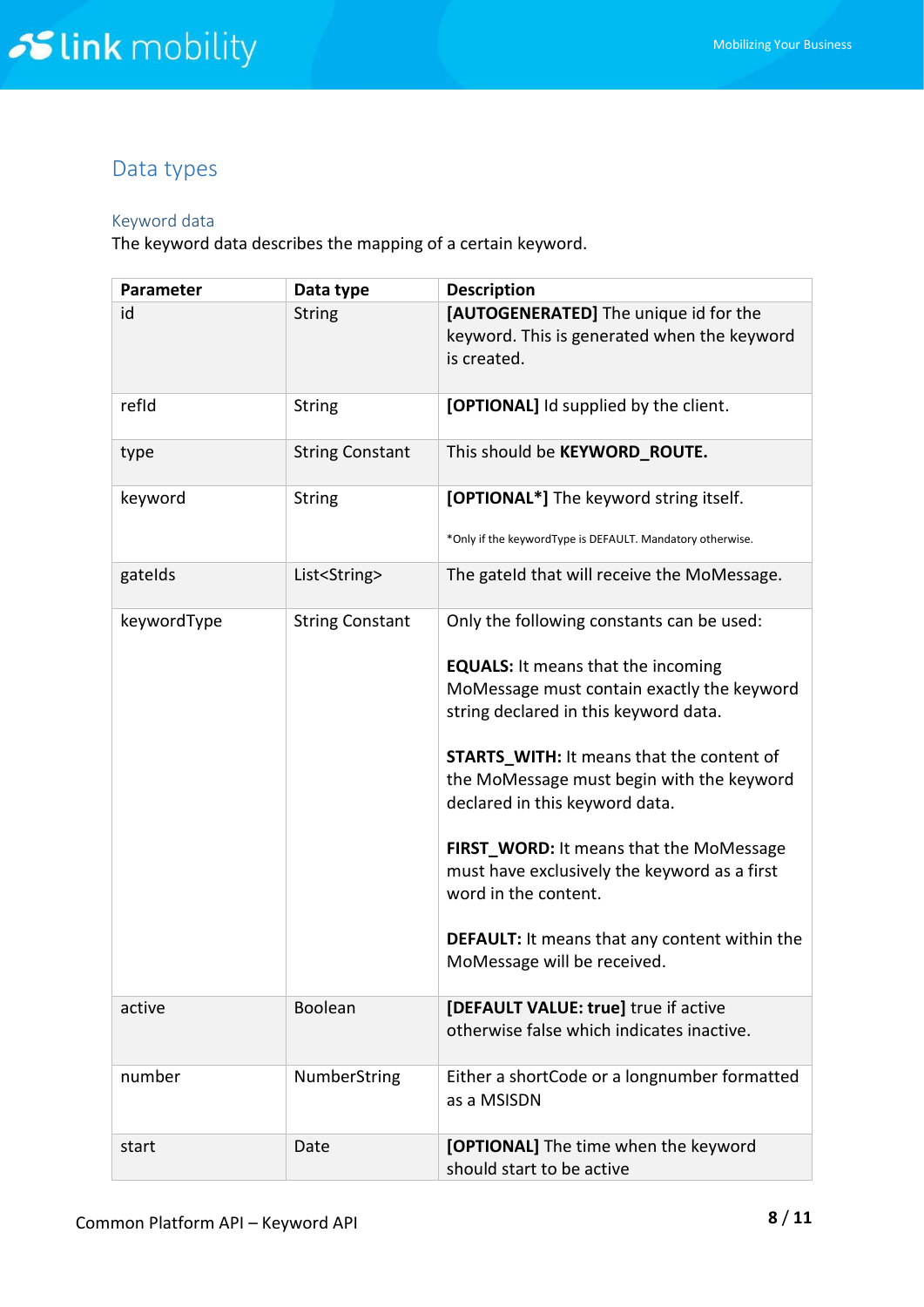| end                 | Date           | [OPTIONAL] The time when the keyword<br>should end to be active.                                                                    |  |  |
|---------------------|----------------|-------------------------------------------------------------------------------------------------------------------------------------|--|--|
| platformId          | <b>String</b>  | The Id of the platform.                                                                                                             |  |  |
| platformPartnerId   | <b>String</b>  | The Id of the partner.                                                                                                              |  |  |
| platformServiceType | <b>String</b>  | [OPTIONAL] The type of the platform service.                                                                                        |  |  |
| platformServiceId   | <b>String</b>  | [OPTIONAL] The Id of the platform service.                                                                                          |  |  |
| shared              | <b>Boolean</b> | [DEFAULT VALUE: false] Indicates if the<br>keyword may be registered multiple times.                                                |  |  |
| notifyStop          | <b>Boolean</b> | Indicates that stop notifications should be<br>forwarded for this keyword.                                                          |  |  |
| description         | <b>String</b>  | [OPTIONAL] Description of the keyword.                                                                                              |  |  |
| customParameters    | KeyValue       | [ADVANCED] Additional parameters may be<br>specified if needed.<br>Support will advise you if you need to use<br>custom parameters. |  |  |

#### **Example:**

Json: { "type": "KEYWORD\_ROUTE", "id": "abc123", "refId": "myrefid", "gateIds": [ "xd9Vhy9v" ], "platformId": "MY\_PLATFORM", "platformPartnerId": "MY\_PARTNER", "platformServiceType": "", "platformServiceId": "", "customParameters": {}, "number": "SE-1234", "keyword": "BANAN", "keywordType": "EQUALS", "active": true, "start": "2015-02-17T00:00:00Z", "end": "2099-02-17T00:00:00Z", "shared": false, "description": "Test keyword" }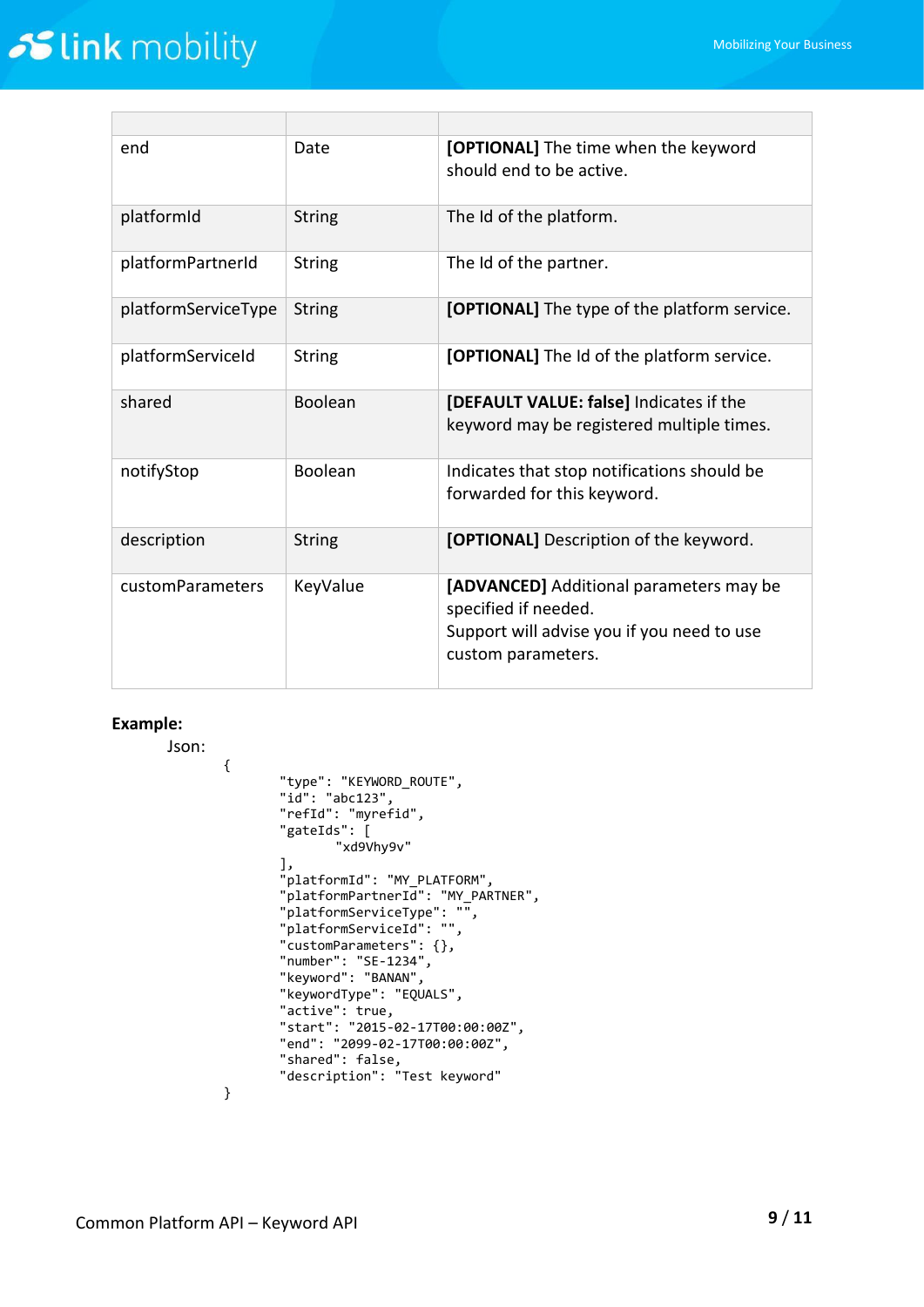## <span id="page-9-0"></span>Error Codes

| <b>Error Code</b> | <b>Message</b>                   |
|-------------------|----------------------------------|
| 104000            | <b>UNKNOWN ERROR</b>             |
| 104401            | <b>KEYWORD BUSY</b>              |
| 104402            | KEYWORD NOT FOUND                |
| 104410            | INVALID KEYWORD ID               |
| 104420            | INVALID KEYWORD DATA             |
| 104421            | INVALID KEYWORD DATA NUMBER      |
| 104422            | INVALID KEYWORD DATA PLATFORM ID |
| 104423            | INVALID KEYWORD DATA PARTNER ID  |
| 104424            | INVALID KEYWORD DATA ID          |
| 104425            | INVALID KEYWORD TYPE             |
| 104426            | INVALID START END DATE           |
| 104427            | INVALID KEYWORD DATA KEYWORD     |
| 104428            | SHARED_MAY_NOT_BE_UPDATED        |
| 104429            | KEYWORD TYPE MAY NOT BE UPDATED  |
| 104430            | KEYWORD MAY NOT CHANGE ON UPDATE |
| 104431            | KEYWORD FIRST WORD CONFLICT      |

## <span id="page-9-1"></span>Appendix 1

The following hosts are currently used for outgoing messaging.

| Hostname(s)             | IP address(es) |  |  |
|-------------------------|----------------|--|--|
| socks1.sp247.net        | 195.84.162.34  |  |  |
| socks2.sp247.net        | 194.71.165.71  |  |  |
| socks3.sp247.net        | 195.84.162.16  |  |  |
| socks4.sp247.net        | 194.71.165.98  |  |  |
| socks5.sp247.net        | 195.84.162.3   |  |  |
| socks6.sp247.net        | 194.71.165.122 |  |  |
| s1.n-eu.linkmobility.io | 213.242.87.36  |  |  |
| s2.n-eu.linkmobility.io | 213.242.87.37  |  |  |
| s3.n-eu.linkmobility.io | 213.242.87.38  |  |  |
| s4.n-eu.linkmobility.io | 213.242.87.39  |  |  |
| s5.n-eu.linkmobility.io | 213.242.87.40  |  |  |
| s6.n-eu.linkmobility.io | 213.242.87.41  |  |  |
| s1.c-eu.linkmobility.io | 62.67.62.101   |  |  |
| s2.c-eu.linkmobility.io | 62.67.62.102   |  |  |
| s3.c-eu.linkmobility.io | 62.67.62.103   |  |  |
| s4.c-eu.linkmobility.io | 62.67.62.104   |  |  |
| s5.c-eu.linkmobility.io | 62.67.62.105   |  |  |
| s6.c-eu.linkmobility.io | 62.67.62.106   |  |  |
| s1.s-eu.linkmobility.io | 217.163.95.196 |  |  |
| s2.s-eu.linkmobility.io | 217.163.95.197 |  |  |
| s3.s-eu.linkmobility.io | 217.163.95.198 |  |  |
| s4.s-eu.linkmobility.io | 217.163.95.199 |  |  |